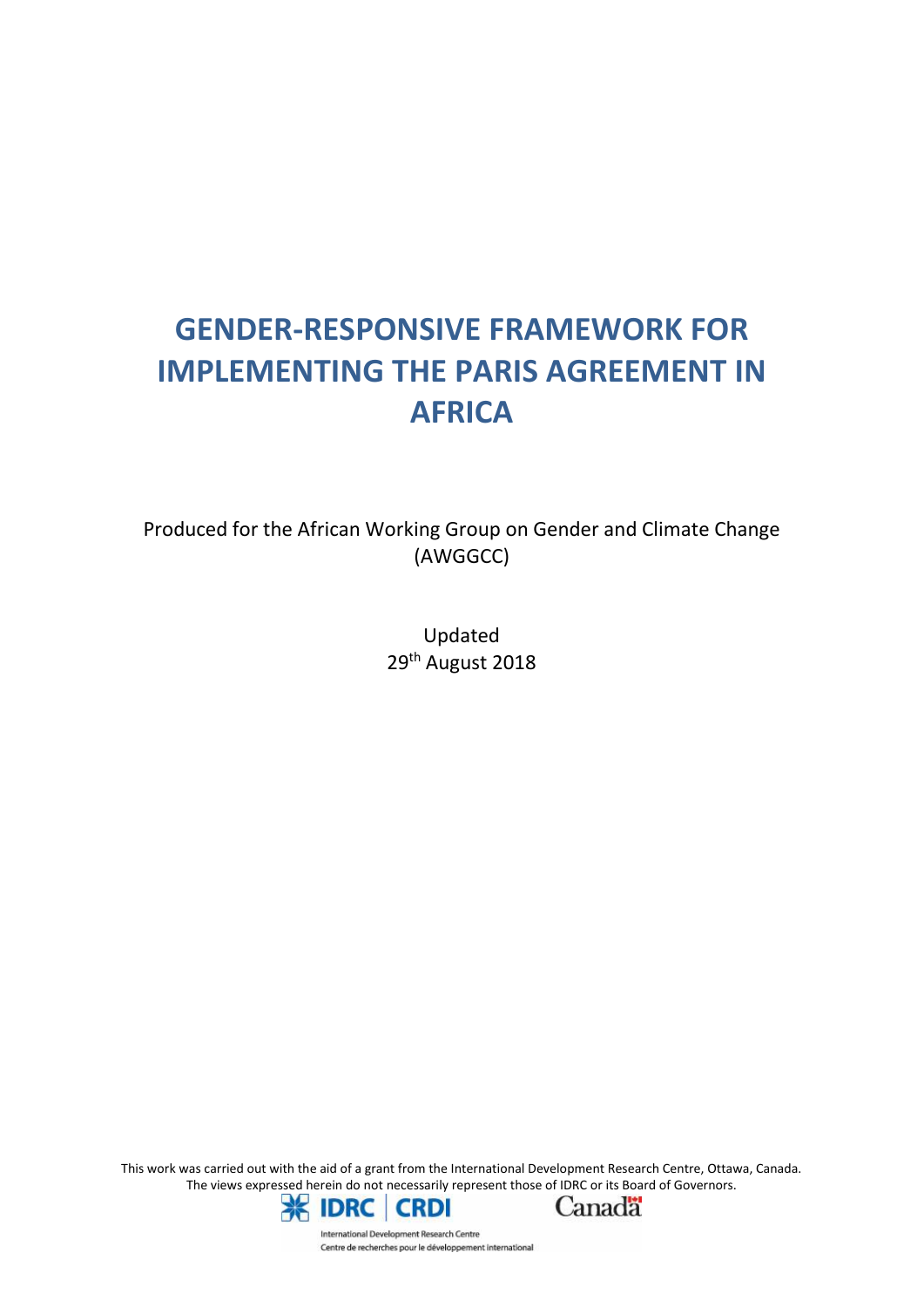# Table of Contents

| 3. The importance of gender-responsiveness in implementation of the Paris Agreement 5      |  |
|--------------------------------------------------------------------------------------------|--|
|                                                                                            |  |
|                                                                                            |  |
|                                                                                            |  |
|                                                                                            |  |
|                                                                                            |  |
|                                                                                            |  |
| 4.4.1 Principle of good practice - ensure both men's and women's voices are heard          |  |
|                                                                                            |  |
|                                                                                            |  |
| 4.5 Design an implementation framework with gender-responsive monitoring and evaluation 11 |  |
|                                                                                            |  |
|                                                                                            |  |
|                                                                                            |  |
|                                                                                            |  |
| 6. International opportunities for gender-responsiveness in addressing climate change 13   |  |
|                                                                                            |  |
|                                                                                            |  |
|                                                                                            |  |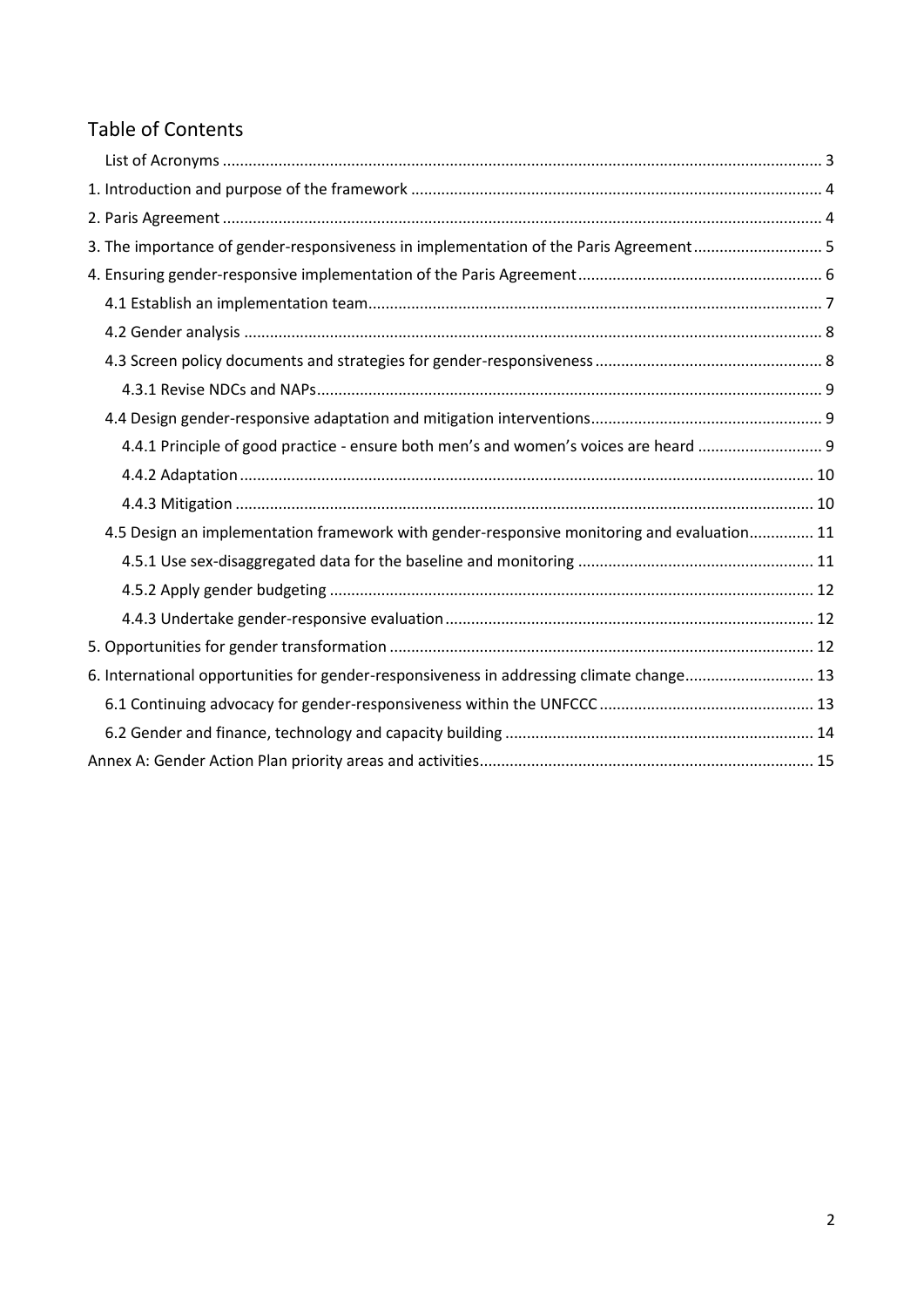# List of Acronyms

| <b>AMCEN</b>   | African Ministerial Conference on Environment                 |
|----------------|---------------------------------------------------------------|
| AU             | African Union                                                 |
| AWGGCC         | African Working Group on Gender and Climate Change            |
| <b>CAHOSCC</b> | Committee of African Heads of State and Government on Climate |
|                | Change                                                        |
| <b>COP</b>     | Conference of the Parties                                     |
| <b>CWGPCC</b>  | CAHOSCC Women and Gender Programme on Climate Change          |
| <b>ECOWAS</b>  | Economic Commission of West African States                    |
| GAP            | <b>Gender Action Plan</b>                                     |
| <b>GCF</b>     | <b>Green Climate Fund</b>                                     |
| <b>IFAD</b>    | International Fund for Agricultural Development               |
| <b>INDC</b>    | <b>Intended Nationally Determined Contribution</b>            |
| <b>LDCF</b>    | Least Developed Countries Fund                                |
| <b>NAP</b>     | <b>National Adaptation Plan</b>                               |
| <b>NDC</b>     | Nationally Determined Contribution                            |
| <b>REDD</b>    | Reducing Emissions from Deforestation and Degradation         |
| <b>SBI</b>     | Subsidiary Body for Implementation                            |
| <b>SBSTA</b>   | Subsidiary Body for Scientific and Technological Advice       |
| <b>SCCF</b>    | Special Climate Change Fund                                   |
| <b>SDG</b>     | Sustainable Development Goal                                  |
| <b>UNDP</b>    | United Nations Development Programme                          |
| <b>UNFCCC</b>  | United Nations Framework Convention on Climate Change         |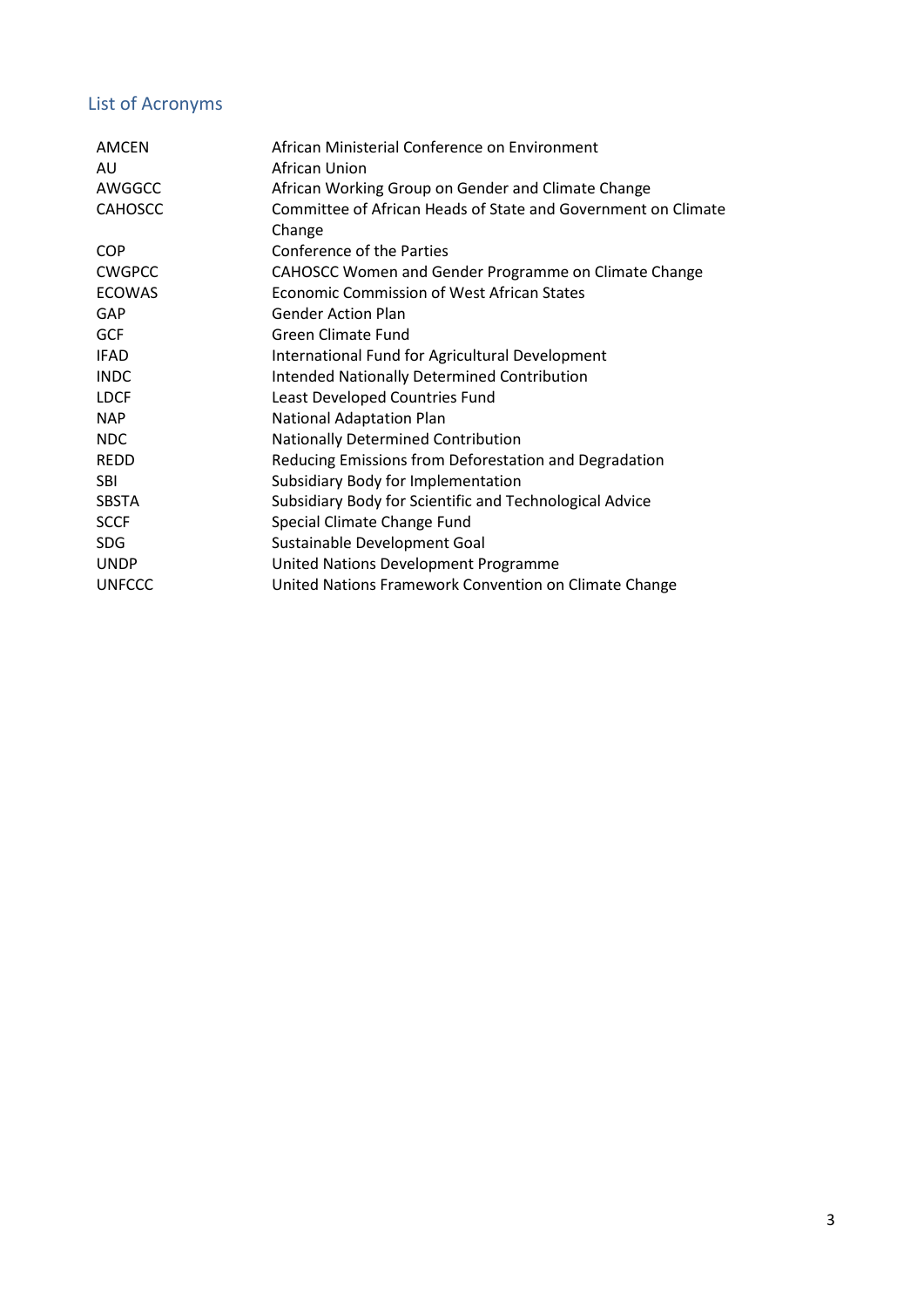# 1. Introduction and purpose of the framework

The latest legally-binding outcome under the United Nations Framework Convention on Climate Change (UNFCCC) is the Paris Agreement, which entered into force on 4<sup>th</sup> November 2016 and will apply from 2020. Climate change is neither gender-neutral in its causes nor potential impacts - partly as a result of gendered differences in vulnerability and capacity to adapt. The UNFCCC Gender Action Plan (GAP) aims to promote gender-responsive climate policy <sup>i</sup>. In-keeping with that, and the African Union Gender Policy and the forthcoming Climate Change Strategy, there is a significant opportunity to ensure that implementation of the Paris Agreement in Africa contributes to gender equality. This framework highlights opportunities for Africa and its states to implement gender-equitable solutions to climate change within the context of the Paris Agreementii.

#### **Box 1: African Working Group on Gender and Climate Change (AWGGCC) and the CAHOSCC Women and Gender Programme on Climate Change (CWGPCC)**

The AWGGCC was established in 2013 at the Third Climate Change and Development in Africa conference, with the role of coordinating and providing leadership for Africa's engagement in the regional and global gender and climate change processes. The AWGGCC has since participated in several meetings at the regional and international levels relating to gender and climate change and the formulation of Sustainable Development Goals. In furthering the work of the Working Group, the African Heads of States and Governments, at its Assembly of the Union's Twenty-third Ordinary Session in Malabo in June 2014 through the Committee of African Heads of State and Governments on Climate Change (CAHOSCC) agreed to develop a CAHOSCC Women and Gender Programme on Climate Change (CWGPCC) to engage women and gender in climate change related actions. This position was further reinforced by the decisions made at the fifteenth session of the African Ministerial Conference on Environment (15<sup>th</sup> Session of AMCEN) held in Cairo, Egypt on 2-6<sup>th</sup> March 2015. The production of this framework for gender-responsive  $\vert$ implementation of the Paris Agreement is one of the priorities of the CWGPCC, and will contribute to the Africa-wide Gender Strategy on Climate Change that will be developed by AMCEN.

### 2. Paris Agreement

The Paris Agreement was agreed at the UNFCCC COP21, held in Paris in December 2015, and was opened for signature on 22<sup>nd</sup> April 2016. It is a legally binding document that will start in 2020. It came into force on 4<sup>th</sup> November 2016, following ratification by 55 Parties, accounting for 55% of the total global greenhouse gas emissions.

The aim of the Paris Agreement is to keep global temperature increase well below  $2^{\circ}$ C in the twenty first century, and pursue efforts to limit the increase to  $1.5^{\circ}$ C. It marks the first global agreement where all Parties, including developing countries, have committed to both mitigation of, and adaptation to, climate change.

The text of the Paris Agreement outlines adaptation and mitigation, as well as finance, capacity building and technology. The Paris Agreement will be reached through Nationally Determined Contributions (NDCs) from each Party. Parties will regularly report on emissions levels and implementation efforts, whilst a global stock take is due to take place every five years. NDCs and National Adaptation Plans (NAPs) will support planning for adaptation.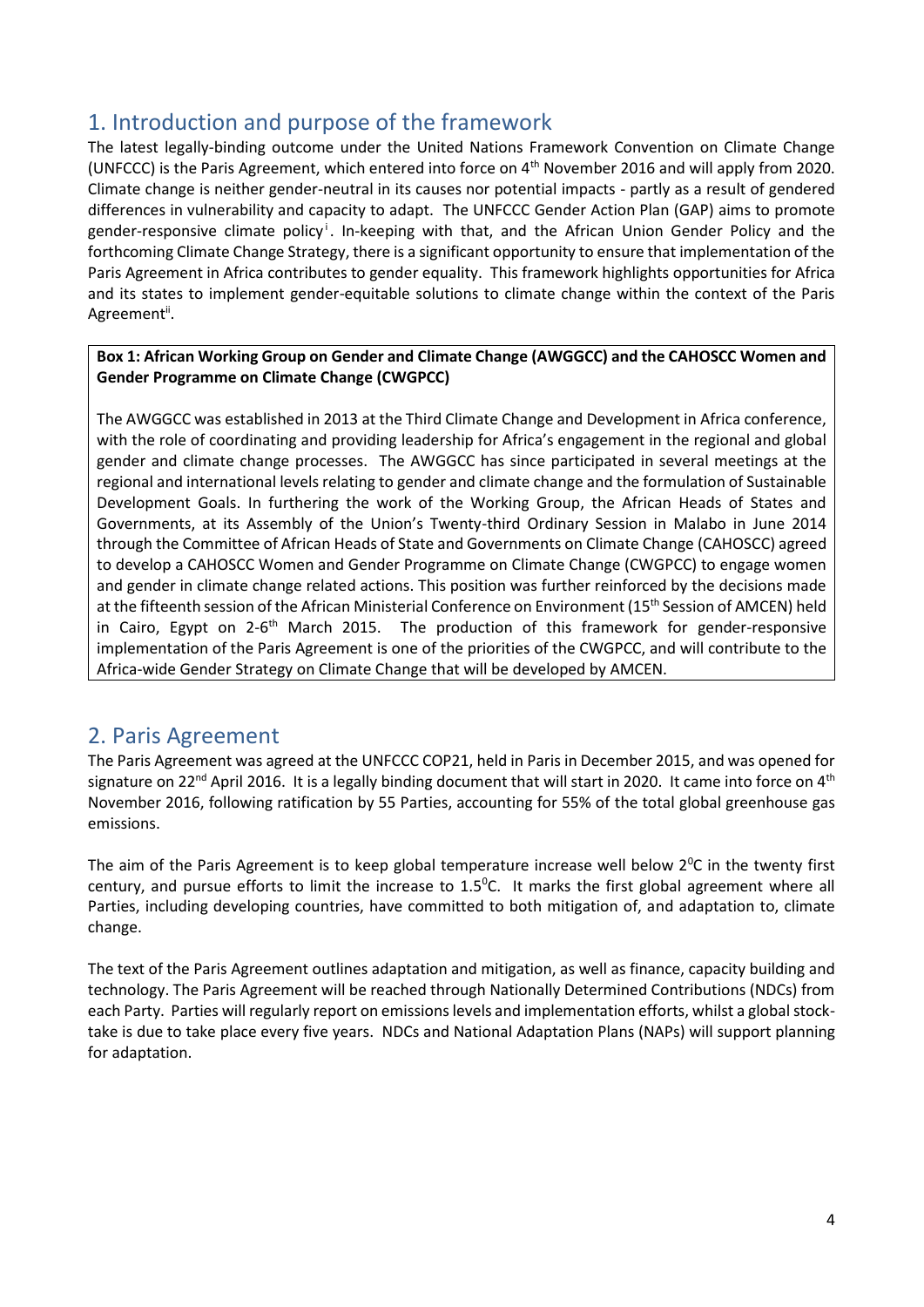# 3. The importance of gender-responsiveness in implementation of the Paris Agreement

Climate change is not gender neutral: there are differences in the ways in which men and women contribute to the phenomenon (in terms of emissions of greenhouse gases), experience the impacts, and have capacity to adapt. These differences arise not out of biological differences between men and women, but out of the social constructions of roles and responsibilities.

The broad norms of what it means to be a man, woman, boy or girl are learned from birth through socialization processes in the home and collectively within society. From that we construct boundaries around the behaviour that is expected, allowed and valued by men, women, boys and girls.

In most societies there are differences and inequalities between women and men in responsibilities assigned, activities undertaken, access to and control over resources, as well as decision-making opportunities. This leads to a situation of gender inequality. It also leads to gender differences in climate change causes, effects and responses. In order to be gender responsive, implementation of the Paris Agreement must recognize these differences and

#### **Gender, social exclusion and power**

In the strictest definition gender differences refer to those between men and women, although the term is often used more broadly to reflect the sum of various factors that contribute to differential power relations. This may include social identifiers such as age, religion, ethnicity, (dis)ability and socio economic status. In the same way that is important not to assume that "women" and "men" form homogeneous groups, it is important to recognize that these multiple identities give rise to nuanced differences in power relations, which in turn are manifest in different contributions to, and experiences of, climate change.

identify gender-equitable responses – being fair to both men and women. Given the patriarchal nature of most societies, being gender-equitable with the aim of achieving gender equality typically requires positive discrimination (affirmative action) to enable empowerment of women, with a focus on identifying and redressing power imbalances. This is recognized in the preamble to the Paris Agreement, which highlights the need to take into account gender equality and empowerment of women in taking action to address climate change (Table 1).

Some articles of the Paris Agreement make more explicit reference to gender than others (Table 1). There is recognition of the need for adaptation action (Article 7) and capacity building (Article 9) to be gender responsive. There is no such recognition in the articles relating to mitigation (Articles 4, 5 and 6), finance (Article 9), nor technology (Article 10).

| Article<br>number | Article theme                       | Explicit<br>gender<br>reference<br>(yes/no) | <b>Text</b>                                                                                                                                                                                                                                                                                                                                                                                                                                                                                               |
|-------------------|-------------------------------------|---------------------------------------------|-----------------------------------------------------------------------------------------------------------------------------------------------------------------------------------------------------------------------------------------------------------------------------------------------------------------------------------------------------------------------------------------------------------------------------------------------------------------------------------------------------------|
| Preamble          | n/a                                 | Yes                                         | "Acknowledging that climate change is a common concern of humankind,<br>Parties should, when taking action to address climate change, respect, promote<br>and consider their respective obligations on human rights, the right to health,<br>the rights of indigenous peoples, local communities, migrants, children, persons<br>with disabilities and people in vulnerable situations and the right to<br>development, as well as gender equality, empowerment of women and<br>intergenerational equity" |
| 1, 2, 3           | Definitions,<br>Objectives,<br>Aims | <b>No</b>                                   | <b>None</b>                                                                                                                                                                                                                                                                                                                                                                                                                                                                                               |
| 4, 5, 6           | Mitigation                          | <b>No</b>                                   | None                                                                                                                                                                                                                                                                                                                                                                                                                                                                                                      |

#### **Table 1: References to gender within the Articles of the Paris Agreement**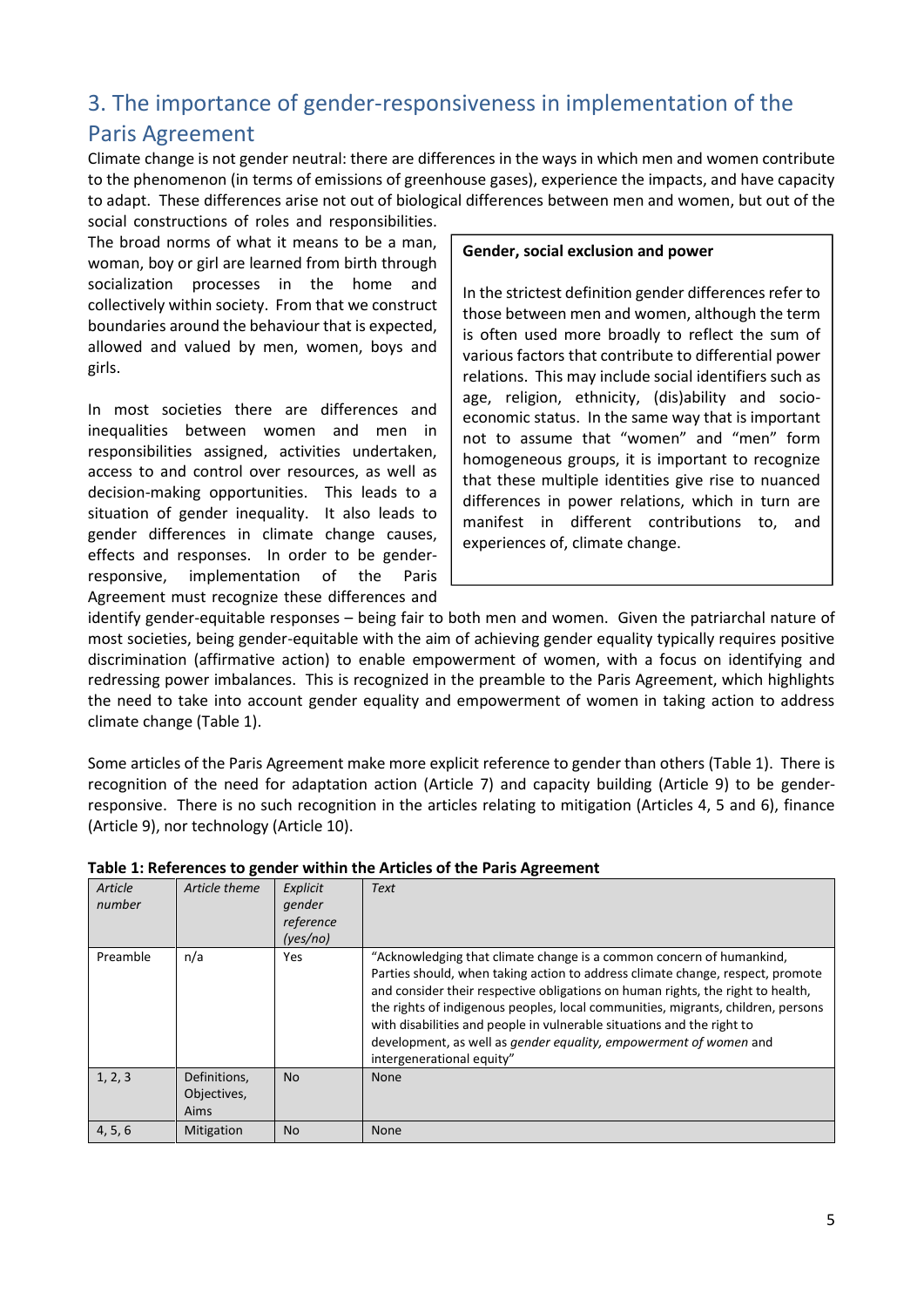| 7,8                   | Adaptation                 | Yes            | "Parties acknowledge that adaptation action should follow a country-driven,<br><i>gender-responsive</i> , participatory and fully transparent approach, taking into<br>consideration vulnerable groups, communities and ecosystems, and should be<br>based on and guided by the best available science and, as appropriate,<br>traditional knowledge, knowledge of indigenous peoples and local knowledge<br>systems, with a view to integrating adaptation into relevant socioeconomic and<br>environmental policies and actions, where appropriate". |
|-----------------------|----------------------------|----------------|--------------------------------------------------------------------------------------------------------------------------------------------------------------------------------------------------------------------------------------------------------------------------------------------------------------------------------------------------------------------------------------------------------------------------------------------------------------------------------------------------------------------------------------------------------|
| 9                     | Finance                    | <b>No</b>      | <b>None</b>                                                                                                                                                                                                                                                                                                                                                                                                                                                                                                                                            |
| 10                    | Technology                 | N <sub>o</sub> | <b>None</b>                                                                                                                                                                                                                                                                                                                                                                                                                                                                                                                                            |
| 11                    | Capacity<br>building       | Yes            | "Capacity-building should be country-driven, based on and responsive to<br>national needs, and foster country ownership of Parties, in particular, for<br>developing country Parties, including at the national, subnational and local<br>levels. Capacity-building should be guided by lessons learned, including those<br>from capacity-building activities under the Convention, and should be an<br>effective, iterative process that is participatory, cross-cutting and <i>gender-</i><br>responsive".                                           |
| 12, 13, 14,<br>15, 16 | Awareness<br>and reporting | N <sub>o</sub> | None                                                                                                                                                                                                                                                                                                                                                                                                                                                                                                                                                   |
| $16 - 29$             | Legal<br>modalities        | <b>No</b>      | <b>None</b>                                                                                                                                                                                                                                                                                                                                                                                                                                                                                                                                            |

The importance of gender-responsive climate policy, mainstreaming a gender perspective in implementation of the UNFCCC and the Paris Agreement, and increasing women's participation in the UNFCCC process is recognised in the GAP, developed as part of the Lima work programme on gender. The GAP contains five priority areas: capacity building, knowledge sharing and communication; gender balance, participation and women's leadership; coherence; gender-responsive implementation and means of implementation; and monitoring and reporting (Annex A). Each priority areas has activities, indicators and timelines and the first reporting will take place by November 2019. The implementation framework outlined here is consistent with, and will be supported by activities to meet the objectives within the GAP.

# 4. Ensuring gender-responsive implementation of the Paris Agreement

This section outlines the five steps that are necessary to ensure gender-responsive implementation of the Paris Agreement. Boxes present "how to" guidance, and case studies are also provided. The five steps are establishing an implementation team, undertaking gender analysis, screening policy documents and strategies for gender-responsiveness, designing gender-responsive adaptation and mitigation interventions, and designing an implementation framework with gender-responsive monitoring and evaluation. Box 2 provides a summary of the broad steps to design gender-responsive adaptation and mitigation interventions.

It is important to note that gender refers to the differences between men and women. Being gender responsive takes into account these differences and applies equitable benefits to men and women. Because of a history of patriarchy this typically means increasing focus on women, and so case study examples tend to highlight this aspect.

**Box 2: Summary of broad steps to design gender-responsive adaptation and mitigation interventions** 1. Assess the gender differences and establish baseline situation

- Undertake analysis of gender differences in vulnerability, as well as adaptation and mitigation (current activities and future needs).
- Determine where sex-disaggregated data exists (e.g. through national household survey data) and make plans to sex-disaggregate relevant data in future in order to be able to monitor change in vulnerability within the context of implementation of adaptation and mitigation activities.

2. Analyse adequacy of existing policies and strategies with relation to gender issues

 Determine the extent to which existing climate change-related policies and strategies address gender issues and gaps. Revise if necessary.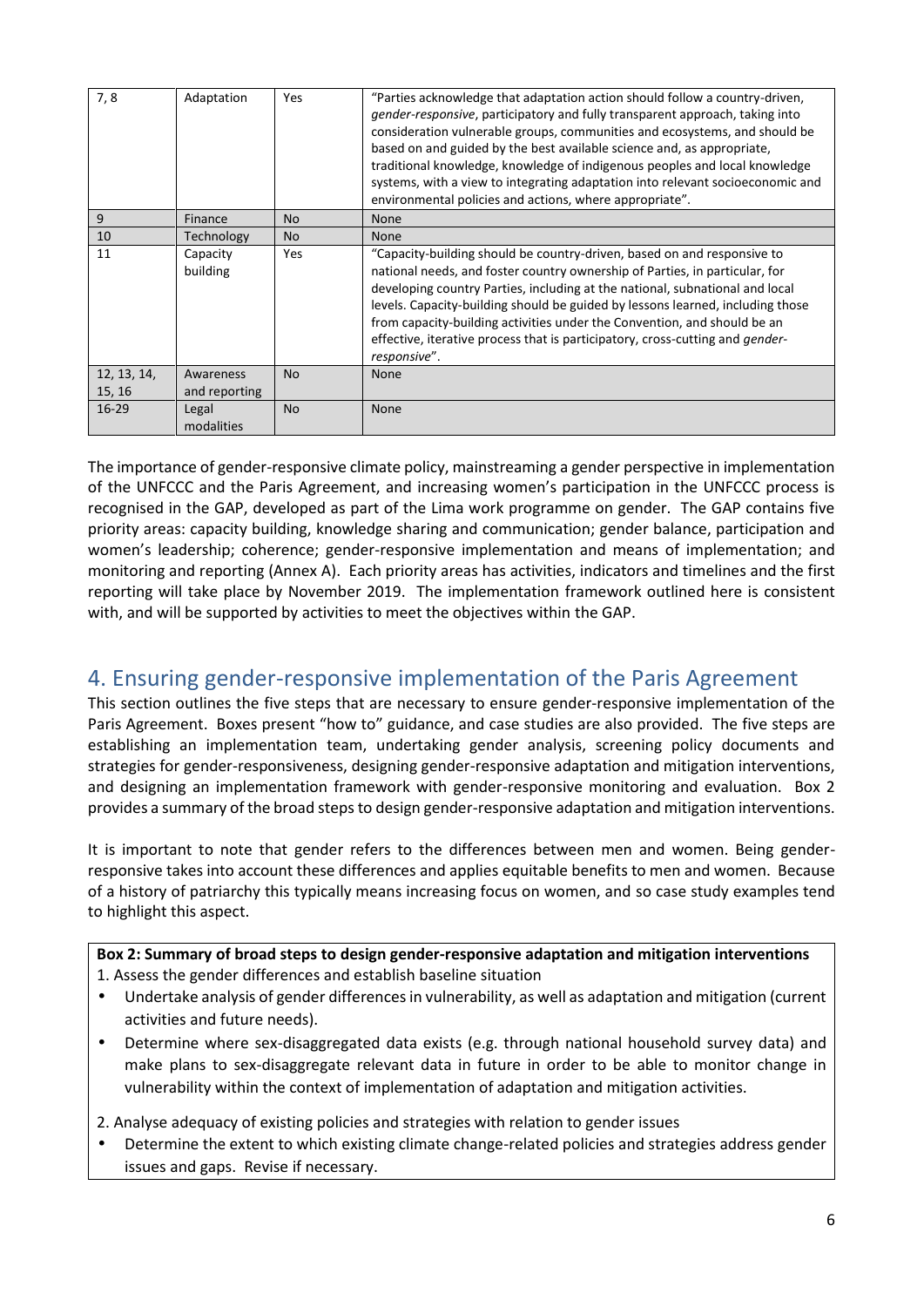- Ensure that development of related strategies is gender-sensitive, for example the strategies to implement the NDC and National Adaptation Plans. If the National Adaptation Plan is not yet completed, critically assess the process to determine whether it is gender equitable (for example is sufficient room made for comments and inputs from both men and women). Use assessment of gender differences to inform inclusion of activities.
- Establish monitoring frameworks using sex-disaggregated indicators.
- 3. Implementation
- Determine budget needs to effectively implement gender-responsive climate policies and strategies.
- Apply gender budgeting, highlighting how public resources will be allocated such that both men and women benefit equitably. If the policies and strategies which they are planned to implement have already been made gender-responsive, gender budgeting involves ensuring that resources allocated to their implementation also equitably benefit men and women (for example if resources allocated are less than that required for full implementation).
- Monitor budgetary allocations with the support of sex-disaggregated indicators.
- Apply gender-responsive evaluation.

### 4.1 Establish an implementation team

Ensuring gender-responsive implementation of the Paris Agreement will be most effective if a team is assigned to lead the process. This team should have appropriate authority, resourcing and capacity. They will be responsible for various tasks, including gender analysis, screening of policy documents and strategies, designing gender-responsive adaptation and mitigation interventions, and designing an implementation framework with gender-responsive monitoring and evaluation. Ensuring that the team is inclusive and provides opportunities for women's leadership contributes also contributes to the GAP. At the same time, commitments to capacity building at global level through UNFCCC Secretariat assistance will support the development of such a team. Box 3 outlines selected indicators for evaluating gender integration and mainstreaming to ensure that the process of implementing the Paris Agreement is gender-responsive.

#### **Box 3: Selected indicators for evaluating gender integration and mainstreaming**

To verify the use of a gender-responsive framework for implementing the Paris Agreement, a variety of potential indicators can be used. Note these are for a country to use to check that its process of implementing the Paris Agreement is gender-responsive. They are different from indicators for use in monitoring the implementation of specific gender-responsive interventions that may have been designed to enable a country to meet is commitments to the Paris Agreement.

Consistency with objectives of the GAP, and the relevant indicators (see Annex A) are noted in italics in brackets.

Inclusion

- Have measures been put in place to ensure equitable participation of men and women in decision making (including inputs to policy development)? *(B1, B3, B4, E1c)*
- Have measures been put in place to encourage equitable participation of men and women in climate change response? *(B4)*

Institutional capacity and leadership

- Is there a body/structure with sufficient mandate to lead on gender issues? *(D3)*
- Is there are a cadre of staff trained in gender? *(A1, C2)*
- Is there evidence of commitment to gender equality among senior staff? *(D3)* Policies
	- Is there a high level commitment to gender-responsiveness? *(C2, D3)*
	- Are there mechanisms in place to ensure gender is integrated in implementation? *(D3)*
	- Is there a commitment to mainstreaming gender in sectoral policies, strategies and plans? *(E1b)*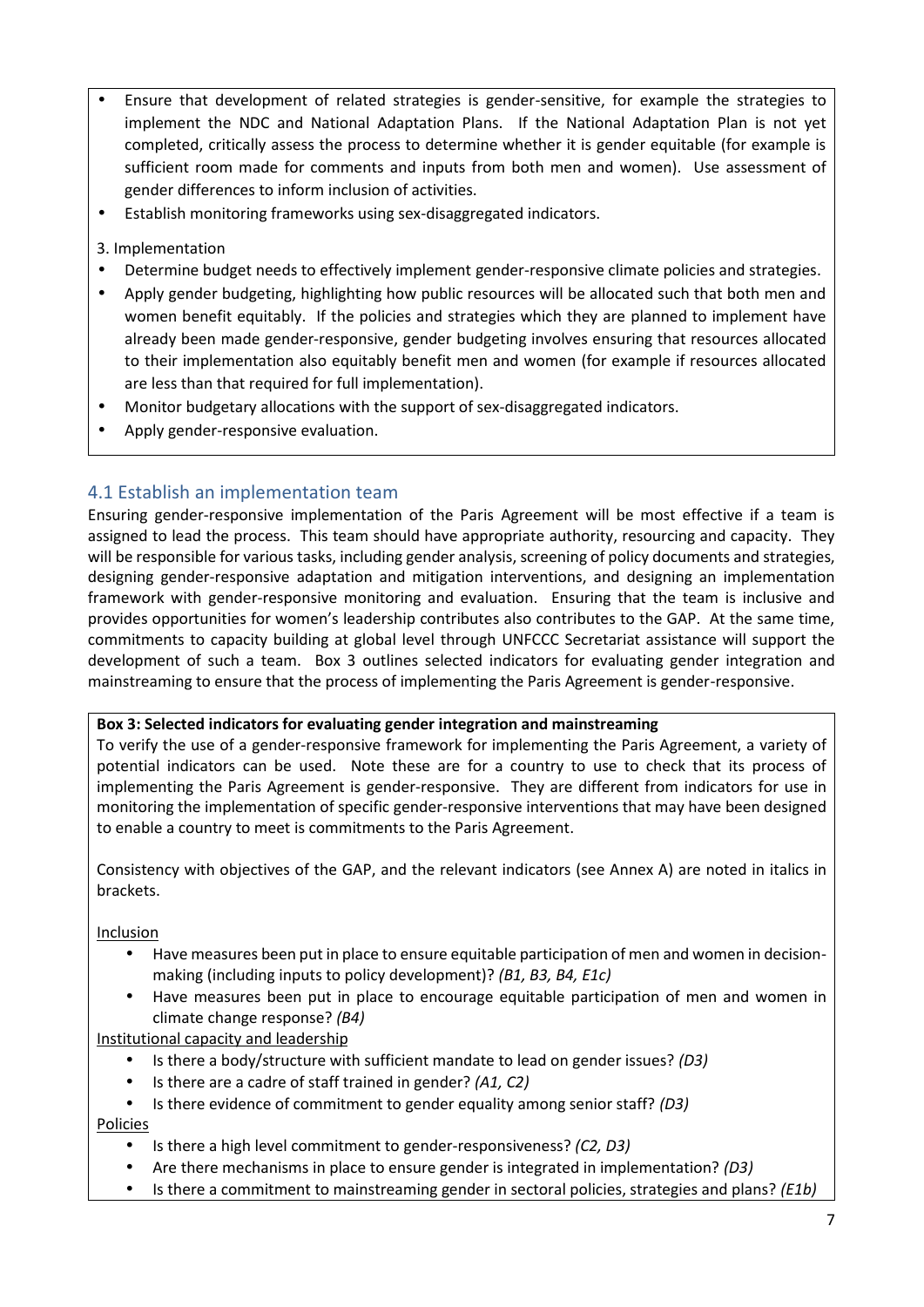#### Budgeting

- Is sufficient budget available for a gender equitable inclusive design process? *(D1, D3)*
- Is there sufficient budget in place to ensure gender-responsive monitoring and implementation of adaptation and mitigation interventions? *(D3)*

Monitoring and evaluation

- Is sex-disaggregated data collected/available (e.g. in household surveys)? *(E1a)*
- Is there a mechanism in place to monitor effectiveness of gender-responsiveness in government policies, strategies and plans? *(E1b)*
- Is a system in place to ensure gender analysis of interventions, and their effects on gender equality? *(E2)*

### 4.2 Gender analysis

Since gender roles and relations are socially constructed, they differ from place to place and over time. A gender analysis serves to highlight gender differences. It provides insights into gender differences in roles, needs, rights, priorities, access to and control over resources and decision-making processes, as well as socio economic relationships as affected by, for example, age, ethnicity, income, class and health<sup>iii</sup>. These can then be used to identify and explain gender differences in vulnerability and adaptive capacity that prevent men and women from experiencing and adapting to climate change impacts on an equal basis. Having this information is also relevant to objective E (monitoring and reporting) under the GAP. Case study 1 outlines how gender analysis was used to identify gender-responsive adaptation in Mali.

As well as highlighting differences in gender roles and relations, gender analysis should also consider the socio-economic, cultural and institutional frameworks that give rise to such gender differences. This will illuminate where policies and institutions may be reinforcing inequality through gender blindness. It will also highlight key priority areas for gender-responsive strategies.

#### **Case study 1: Use of gender analysis tools to optimise gender-responsive adaptation in Mali**

The International Fund for Agricultural Development (IFAD) reports how it used gender analysis tools to optimise gender-responsive adaptation<sup>iv</sup>. "Mali was committed to securing agricultural production in a context of more drought conditions, more heat and lower rainfall. In order to do this in a gender responsive way, the Fostering Agricultural Productivity Project used participatory approaches to identify, document and understand differences in women's and men's knowledge, their respective vulnerabilities and their existing capacities for adaptation. This step was critical to developing effective, well-targeted interventions. The process allowed men and women to assess their situation and vulnerability to different threats and see how these affected them in different ways because of gender roles, social patterns, and their knowledge about different aspects of environmental management. The process allowed them to develop adaptation plans that involved women and men where their concerns were greatest and where their knowledge and skills could have the best results. Consequently, one of the main gender-related benefits is in irrigated land allocations, which are now more inclusive of women, supporting improved livelihoods and family food security. The project will also collect and analyse male/female household headship data, sex-disaggregated information on agricultural yields for specific products, and data on producers adopting new technologies; further, it will track the numbers of women benefiting from specific subprojects, including newly irrigated land areas."

### 4.3 Screen policy documents and strategies for gender-responsiveness

A critical step in ensuring gender-responsive implementation of the Paris Agreement is to identify gender blindness in policy documents and strategies. This involves a systematic analysis of the potential gender differences in the focus and objectives, and in the plans and actions. When gender is ignored – a situation known as gender blindness – there is no opportunity to highlight the differences between men and women and boys and girls. When this is the case, plans and actions will also not consider differences between men and women, and thus they run the risk of reinforcing existing inequalities<sup>v</sup>. As well as national policy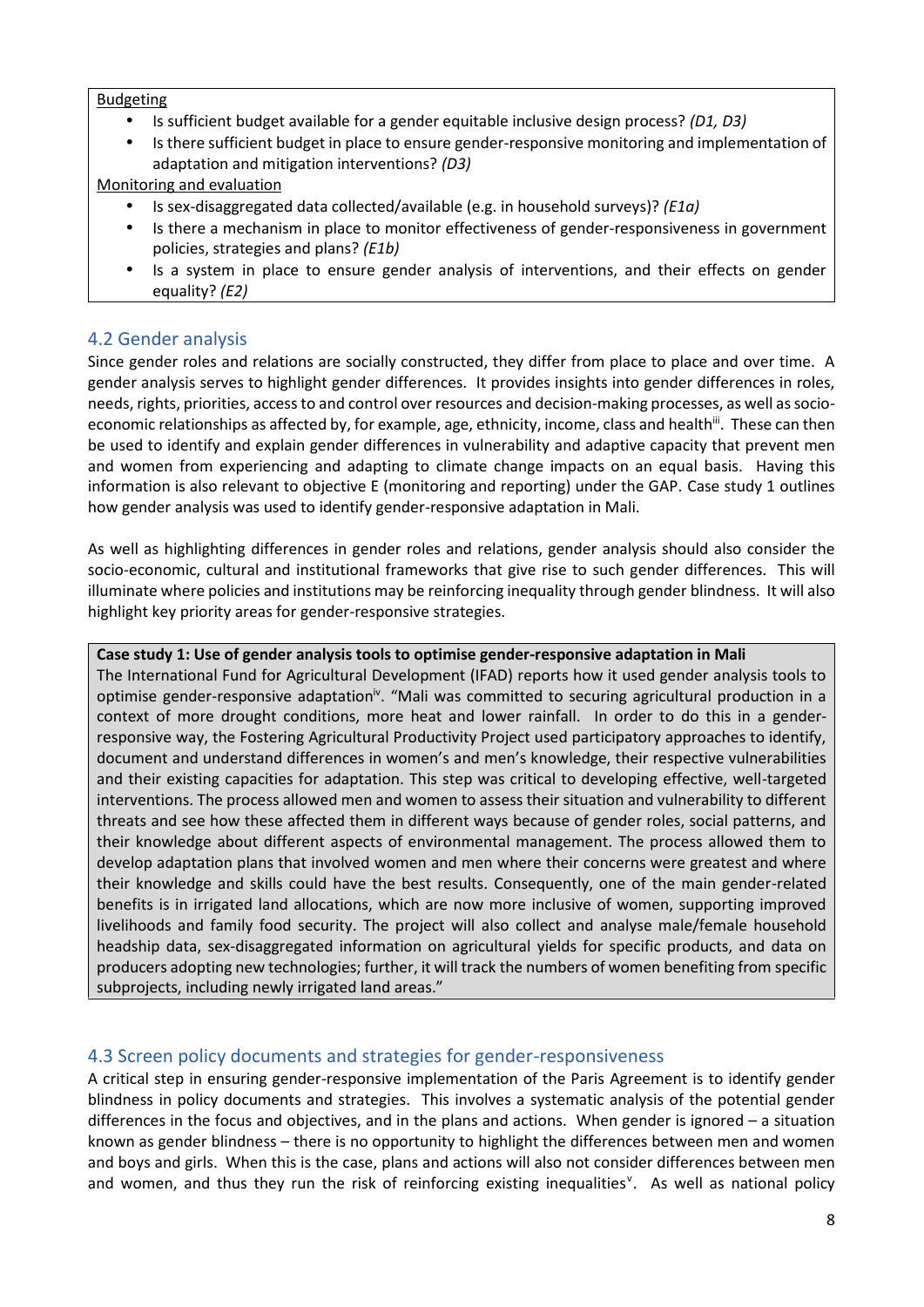documents and strategies, this also applies to international commitments, such as the Nationally Determined Contributions (NDCs) and National Adaptation Plans (NAPs). Having this information is also relevant to objective E (monitoring and reporting) under the GAP.

#### 4.3.1 Revise NDCs and NAPs

As well as national policy documents and strategies, there is the opportunity to ensure that international commitments are gender-responsive. Parties to the UNFCCC were invited to submit Intended Nationally Determined Contributions (INDCs) in advance of COP21, outlining their intended commitments to reducing greenhouse gas emissions (a later decision also invited INDCs to include inputs into proposed adaptation planning). Once each Party ratifies the Paris Agreement, their Intended Nationally Determined Contribution becomes their Nationally Determined Contribution, and the benchmark against which progress will be reported. Three quarters of sub-Saharan African Parties reference "gender" or "women" in their (I)NDCs, making the region a global leader in integrating gender equality into sustainable development priorities<sup>vi</sup>. National Adaptation Plans were established at COP16 under the Cancun Adaptation Framework. NAPs enable countries to identify adaptation needs and outline strategies to address those needs. As of April 2017, only four African countries have submitted NAPs (Burkina Faso, Cameroon, Kenya and Sudan), but they are under preparation across the continent. NDCs can be revised to reflect greater ambition, and NAPs are also intended to be living documents. This means that, even if gender has not explicitly been considered, there is still potential for it to be included. The UNFCCC secretariat, and specifically the Gender Unit, has developed guidelines for integrating gender into climate activities and processes that is useful for policy development and implementation (FCCC/TP/2016/2)<sup>vii</sup>.

### 4.4 Design gender-responsive adaptation and mitigation interventions

Gender analysis and screening of policy documents and strategies should inform the definition of the focus and objectives, and plans and activities. This is important so that they do not reinforce or worsen the barriers caused by gender inequalities, while also identifying the various types of knowledge that both women and men can contribute in crafting effective and sustainable solutions. An important element of designing gender-responsive adaptation and mitigation interventions is to ensure that both men's and women's voices are heard during the consultation period. The GAP recognizes the importance of such inclusion under priority area B (gender balance, participation and women's leadership).

#### 4.4.1 Principle of good practice - ensure both men's and women's voices are heard

Participation is a key underlying principle of good governance, and recognition of participation is highlighted in the Paris Agreement. Article 7 on adaptation mentions "*a…participatory and fully transparent approach, taking into consideration vulnerable groups…*", whilst Article 11 on capacity building talks of capacity building being "…*an effective, iterative process that is participatory*."

Ensuring that the voices of men and women are heard requires understanding of, and responsiveness to, gender roles and relations. This is the case whether the intention is to determine the gendered nature of vulnerability, or to design gender-responsive interventions. The construction of gender roles means that men's and women's typical daily activities engage different spaces over different times. Organizing a consultation in a rural community in the morning, for example, may disadvantage women. This is because it clashes with the time that they may be travelling to fetch water and begin the process of preparing meals. Similarly the location of consultation needs to be gender-sensitive. Men are more likely to have access to transport than women, as well as greater mobility and fewer ties to the home. Some cultural and religious norms restrict women's access to public places. Expecting travel to a public event in a different community is likely to inhibit optimal participation of women, thereby also reinforcing existing inequalities. In such a case, being gender-responsive may require a flexible approach whereby consultation takes place with men and women separately; or at least an option provided for timings and location (case study 2).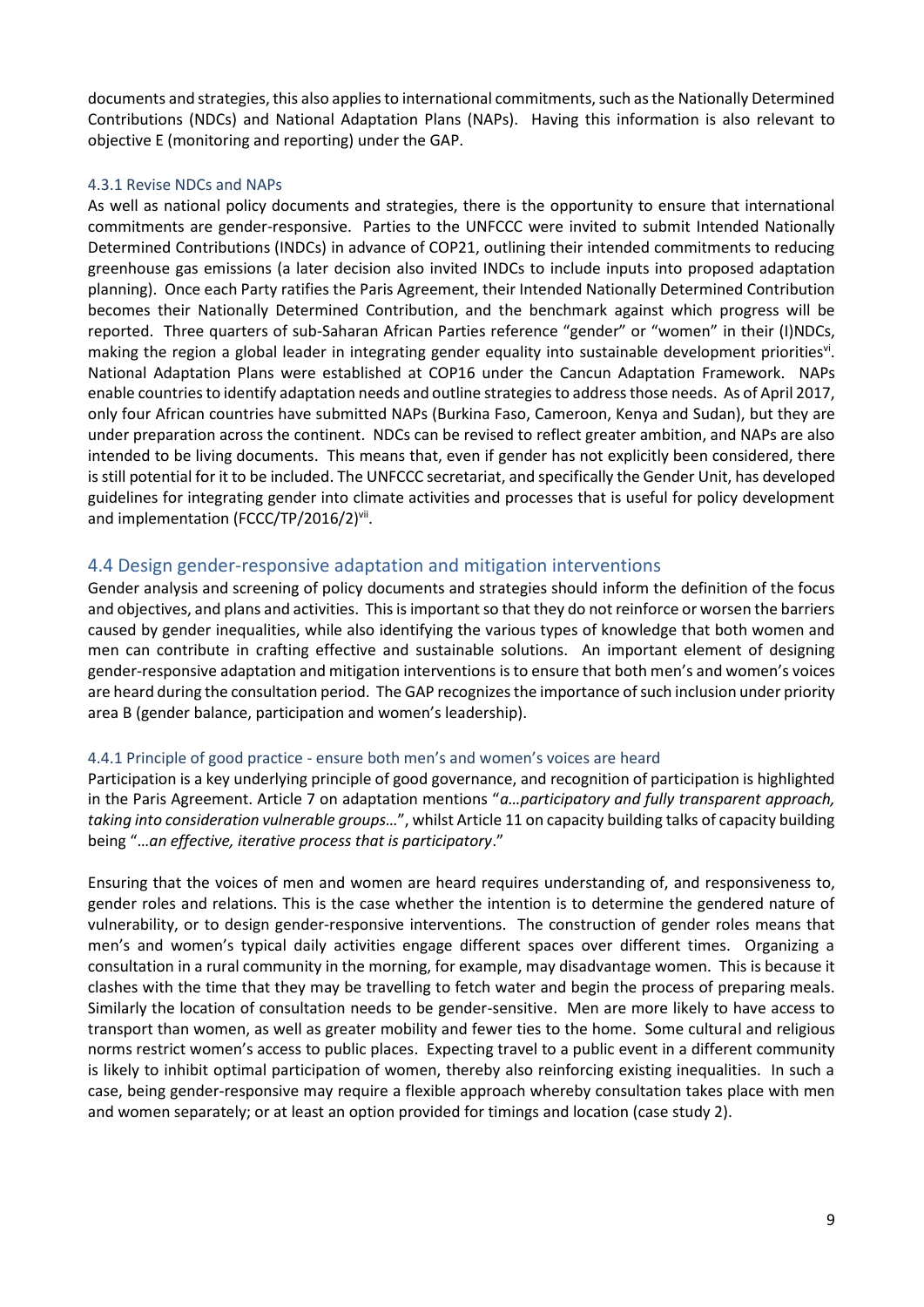#### **Case study 2: Ensuring women's voices are heard-an example from Morocco**

In Moroccan rural communities women usually gather privately. The best way to give them a voice is therefore to organise a meeting in a woman's home. Women reported feeling more comfortable in this setting than an official building (such as a school or government office), and were thus more likely to share their inputs.

#### 4.4.2 Adaptation

It is sign of commitment that the Paris Agreement acknowledges that adaptation action should be gender responsive and take into consideration vulnerable groups. Because of gender roles and relations, it is likely that supporting adaptation for men and supporting adaptation for women may require different interventions. This is because we are starting from a situation of inequality, and gender blindness in adaptation runs the risk of reinforcing the existing gendered nature of vulnerabilityviii. Support for cash cropping or other commercially-oriented production in rural areas as a mechanism of livelihood diversification, for example, is likely to preferentially enable adaptation of men<sup>ix</sup>. This is because they typically have access to land and the education and mobility that enables them to participate in value chains and travel to markets, whilst gender roles marginalize women from these opportunities. The result is that adaptation among men would increase, whilst women would stay at the same level of vulnerability to climate change, thereby reinforcing and worsening existing inequalities. Given that we are starting from a situation of inequality, addressing the gendered nature of vulnerability to climate change often involves components of women's empowerment (case study 3).

#### **Case study 3: Targeting women's empowerment to contribute to gender equality**

As well as the social arguments for gender equality and addressing differential vulnerability, a case study in Nigeria showed that there are wider positive economic benefits of women's empowerment. The Community-Based Agricultural and Rural Development Programme, implemented by the International Fund for Agricultural Development (IFAD), targeted men and women for vulnerability reduction. Women's economic empowerment was a key aim. This was brought about through the provision of credit and seed capital for income-generating activities, and raising women's voices in domestic and community decision making (as a result of economic success). From this IFAD learned that targeted investments for women are critical, alongside gender mainstreaming.

They plan to replicate the successes in a follow-up programme which aims to support the creation of job opportunities around value chains in a number of commodities. Training will be provided in business plan development, operations and management, with starter packs of inputs provided to graduates of the training scheme. To actively encourage women's ongoing participation there will be a component to support women and young people setting up enterprises: the Enterprise Development Fund for Women and Youth<sup>x</sup>.

#### 4.4.3 Mitigation

Whereas women are widely recognized as key to adaptation, mitigation is seen more as a male issue. Although agriculture is the main source of greenhouse gas emissions in many African countries, energy usage is rising. Part of the ethos of the UNFCCC is to support technology transfer to enable developing countries to leapfrog the fossil fuel-driven industrialization pathway, and rather attain energy security based on renewable resources. Gender roles mean that men are typically relatively more involved in high emitting industrial activities, and also have greater mobility, thereby contributing to transport-based emissions.

However, gender blindness in addressing mitigation issues could inadvertently reinforce gender inequality. Whilst women may be relatively less energy-intensive through employment and transport, they still typically experience greater energy poverty. As a result of gender roles, addressing this energy poverty also adds to women's work burdens and thus further disadvantages them relative to men. This typically relates to women's responsibility for procuring energy for domestic purposes. In rural areas this is likely to mean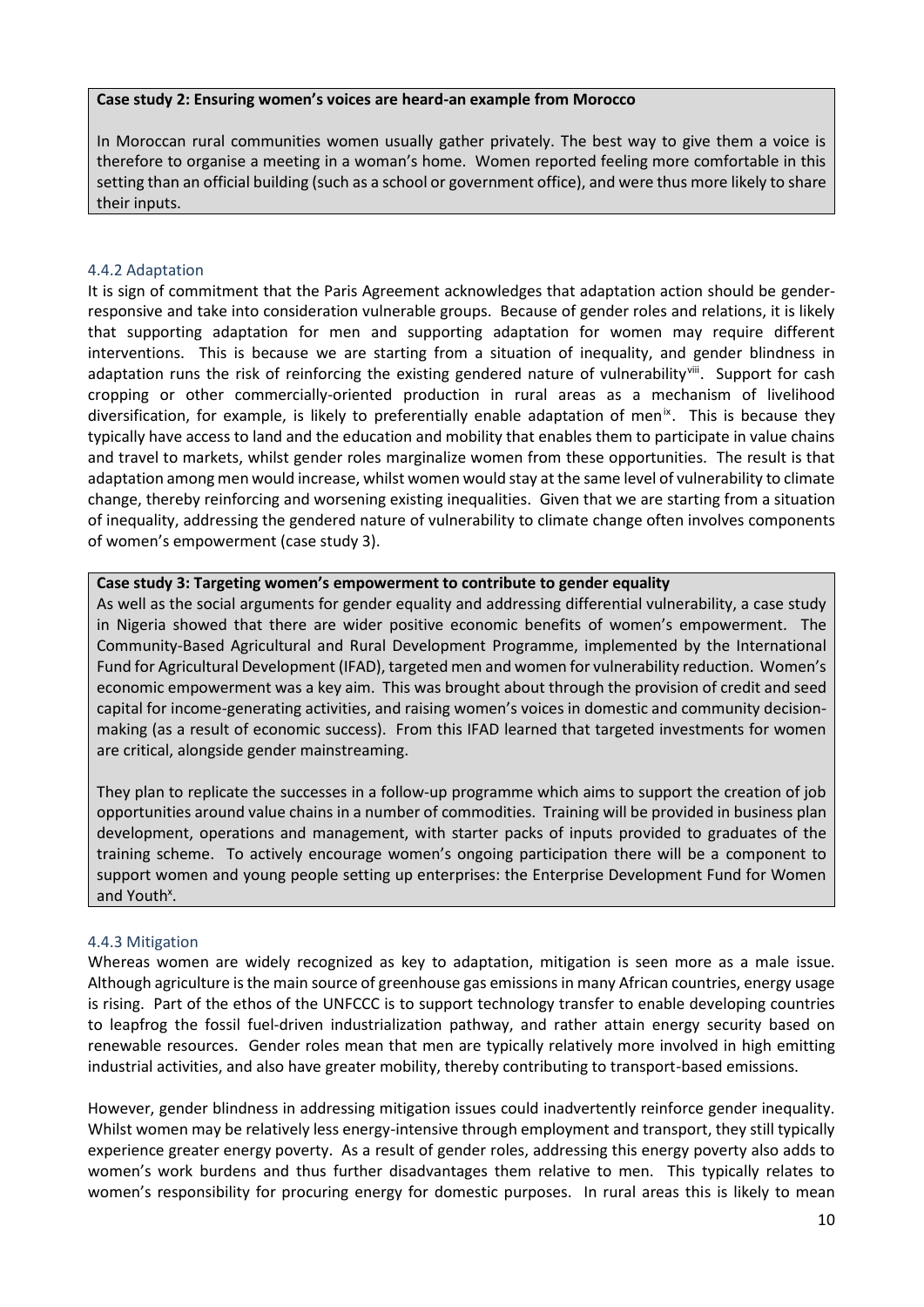procurement of biomass (e.g. gathering wood); whereas in urban areas it means purchasing cooking fuels. In rural areas, energy poverty means that women often spend more time searching for biomass to use for fuels. Since gender roles typically ascribe responsibility for cash and income management to men, women in urban areas often have less control over energy availability without the capacity to purchase.

Another key mitigation practice that has been particularly promoted for developing countries is Reducing Emissions from Deforestation and Degradation (REDD). By reducing deforestation and maintaining sound land use practices, developing countries could not only reduce carbon emissions, but also receive the co benefit of conservation (hence REDD is now referred to as REDD+). There was also hope that carbon projects could be managed in such a way as to actively improve livelihoods for local stakeholders. Promoting afforestation and agroforestry potentially offers the opportunity to contribute to carbon credits for the market whilst also generating sustainable incomes. However, gender roles and land ownership policies can mean that, without explicit consideration of gender, women are marginalised from the process and have their inequality reinforced (see case studies 4 and 5).

**Case study 4: Gender-equitable capacity building to enable gender-equitable mitigation opportunities** Gender-responsive adaptation and mitigation interventions typically require gender-equitable application of finance, technology and capacity building. The Nyimba Forest Project in Zambia is one example where targeted capacity building of women enabled gender-equitable participation in a REDD+ programme and contributed to greater gender equality<sup>xi</sup>. In the project a concerted effort was made to include gender considerations in order to enable gender-equitable distribution of future benefits. Women's inputs were sought in the research process to capture their knowledge, and capacity building facilitated their participation in decision-making processes. At project level the ratio of men and women participating was 53 to 47, and an environment was created where women had equal opportunity to participate in project implementation. At national level, the project aided in the production of recommendations and guidelines for addressing gender issues in projects and policies, as well as in the national REDD+ Strategy.

#### **Case study 5: Ensuring gender-responsive energy access in the Economic Community of West African States (ECOWAS)**

Recognising the need for gender sensitivity in energy policies and projects, ECOWAS is integrating gender sensitivity into its Bioenergy Programme and the West African Clean Cooking Alliance. These commitments have led to the integration of the specific, and differing, needs of men and women being integrated into regional institutional frameworks, capacity-building and clean energy interventions. This integration includes budget allocations to implement programmes. ECOWAS's Regional Centre for Renewable Energy and Energy Efficiency is also developing regional policies to remove barriers to equal participation of women and men in improved access to clean and renewable energy.

### 4.5 Design an implementation framework with gender-responsive monitoring and evaluation

#### 4.5.1 Use sex-disaggregated data for the baseline and monitoring

One of the main causes of ongoing invisibility of women, and perpetuation of inequality, is that there is often an absence of sex-disaggregated data. Sex-disaggregated data opens up the opportunity to link sex with other variables – such as livelihood activity, production level, access to land, and participation in decision making. Ensuring women's voices are heard, as outlined above, means that qualitative data, as well as quantitative, can highlight gender differences. Sex-disaggregated data then enables calculation of gender indicators which show how women perform relative to men in key areas, and can be used to monitor progress. They can therefore highlight the effect of implementation of the Paris Agreement on gender equality, in terms of both mitigation and adaptation options. In some cases countries already collect sex disaggregated data, for example as part of the census and/or integrated household surveys. Other international commitments, such as the Sustainable Development Goals (SDG), are also encouraging sex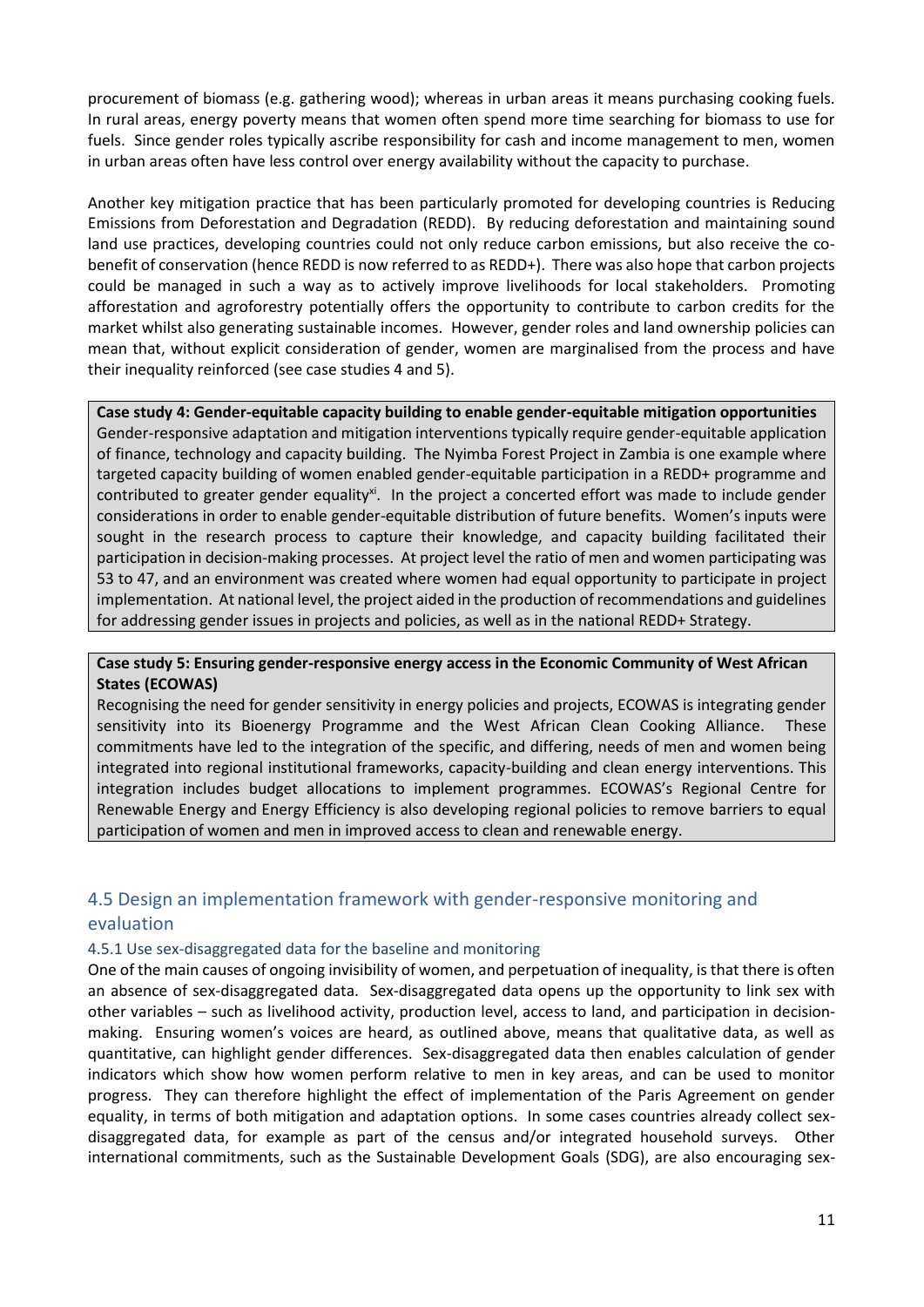disaggregated data, so there is impetus for existing national data collection mechanisms to take this on board. The GAP also requires sex-disaggregated data and paying attention to coherence with the SDGs.

#### 4.5.2 Apply gender budgeting

Gender budgeting aims to ensure that appropriate resources are available for implementing gender responsive activities, highlighting how public resources will equitably benefit men and women. It does this by applying a gender lens to the budgeting process, thereby ensuring that the budget identifies potential need for different expenditure levels on men and women so that resources can be equitably allocated. Gender budgeting has the advantage that sex-disaggregated indicators would then be necessary to effectively monitoring progress, thereby reinforcing the likelihood of effective gender-responsiveness in project implementation and benefits. Support for gender-based budgeting is highlighted under priority area D (gender-responsive implementation and means of implementation) of the GAP.

#### 4.4.3 Undertake gender-responsive evaluation

A gender-responsive evaluation ensures that the systematic and objective assessment of expected and achieved results takes into account the extent to which men and women have participated in, and benefited from, an intervention. It builds on and uses the sex-disaggregated data collecting during the baseline and monitoring. Compared to a standard evaluation it also assesses the extent to which gender roles and relations and the situation of (in)equality have changed as a result of an intervention. Both the evaluation itself and the process of undertaking the evaluation can enhance gender equality and the empowerment of women by highlighting ongoing structural causes of inequality and identifying how to prevent further discrimination and exclusion.

# 5. Opportunities for gender transformation

Identifying gender-responsive mechanisms to implement the Paris Agreement, in terms of adaptation and mitigation initiatives, is important to stop reinforcing existing inequalities. Ensuring implementation is gender-responsive also offers opportunities to change gender relations through women's empowerment, and contribute to greater equality (as outlined, for example, in case studies 3, 4, 5 and 6). However, for equality to be sustained there needs to be wider social change in the ways in which gender roles are constructed<sup>xii</sup>. This is because all interventions take place within a broader societal context – and thus addressing that context is essential.

Access to land, for example, typically exhibits strong gendered dimensions and women's lack of control over land is recognized to be a driver of vulnerability and impediment to adaptation. Many countries have attempted to change this by altering their land laws. However, without concomitant efforts to change constructions of women's roles, even such an intervention can reinforce inequality. In Burkina Faso, for example, gender roles dictate that women first farm the family plot (typically controlled by their husbands – or men in the family) before they can dedicate time to their own; and that men lay claim to outputs and profits from any farmland within their family. As a result of this, attempting to secure land rights for women did little to support their adaptation and, in fact, often reinforced inequality. They typically had to work longer to farm the larger area and, in so doing, the additional outputs accrued first to the men, widening inequality. Similarly women farmers were reluctant to farm their own plots in Niger after land rights had been secured. This was because of concern that their husbands would claim the profits and use them for additional wives. In turn, this would place additional burdens on the women as they would have the responsibility for the food security of a larger family. In order to be successful at reducing inequality, efforts at women's empowerment must therefore take place within a full understanding of gender roles and relations<sup>xiii</sup>.

#### **Case study 6: How gender-responsive adaptation can be transformative for women's lives**

A project under the Canada-UNDP climate adaptation facility intended to improve water access through providing individual water tanks for storage. The project teams prioritised the most vulnerable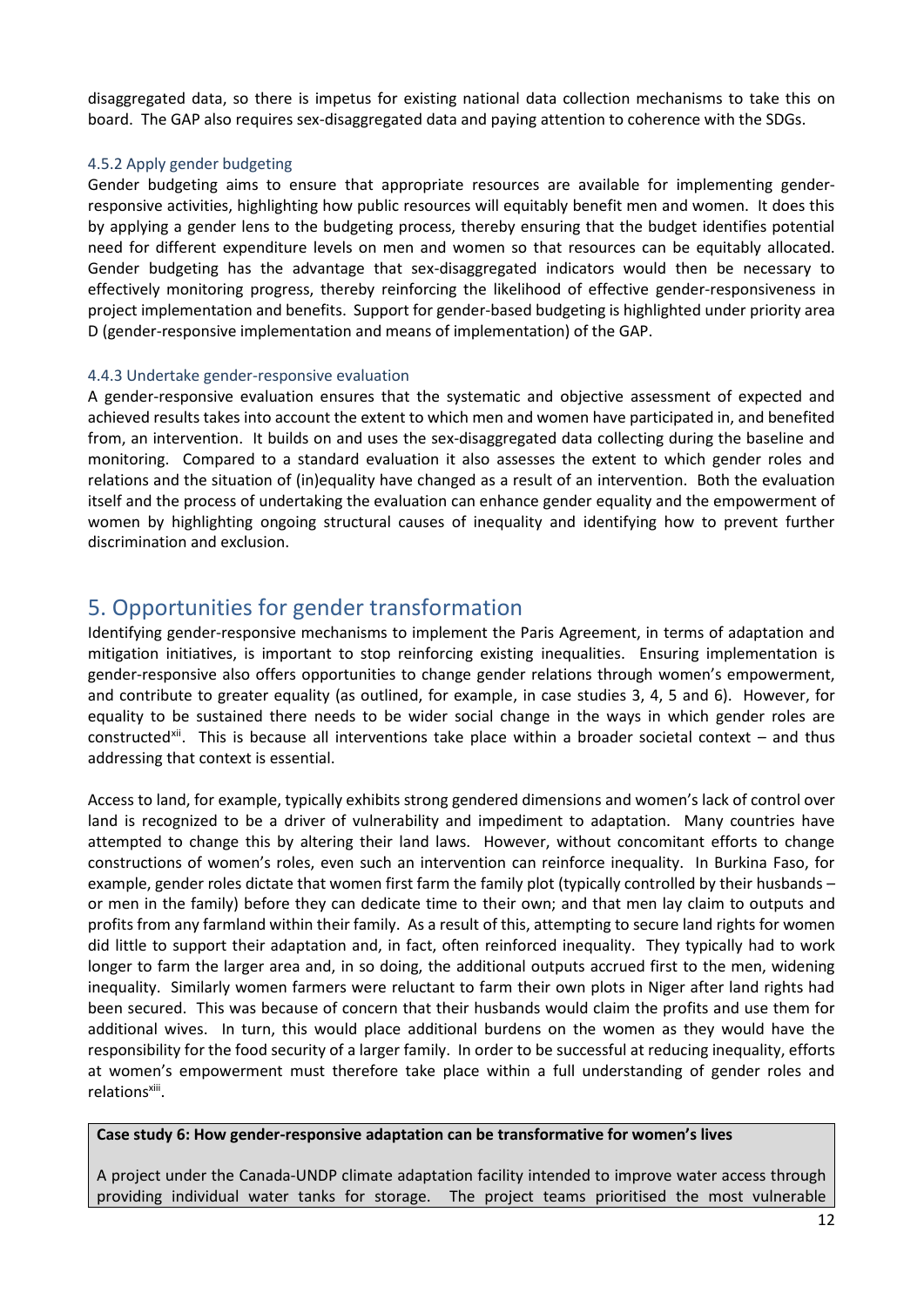households. Criteria for these households included: large number of people, limited livelihood options, and women-headed. One elderly widow, who heads a nine-person household comprising her children and grandchildren, highlighted two main benefits to her life after she received an individual water tank built in front of her house. The first was not having to go down to the well in the middle of the night (located about 200m down the hill); and the second was not having to put up with social tensions around water in the dry season. During the dry season (May-July), the well dries up at the end of the day and recharges at night. "Whoever gets there first gets the water," she says. "So I used to go there around midnight and sleep there, in order to be the first to draw water from the well". As well as enabling her to adapt to climate change, this intervention has been transformative in her life by reducing labour burden.

# 6. International opportunities for gender-responsiveness in addressing climate change

Ensuring gender-responsive implementation of the Paris Agreement requires gender sensitivity in the design of adaptation and mitigation initiatives at national level, as well as any attempts at technology development and capacity building. Much of the latter is provided internationally through the UNFCCC. Whilst gender responsiveness was highlighted in Article 11 on capacity building, it was not mentioned in Article 10 on technology – despite gender-equitable technology being essential to achieve benefits for both men and women. Since the operationalization of these mechanisms is ongoing, there remains the imperative for African countries to advocate for gender-responsiveness as frameworks are established. Likewise, Article 9 on finance is not explicit about gender-responsiveness, despite the availability of finance being essential to achieve benefits for both men and women. As well as advocacy at the international level, the existing multilateral open access funds all encourage gender-responsiveness which, in turn, incentivizes gender responsive national interventions.

### 6.1 Continuing advocacy for gender-responsiveness within the UNFCCC

The Lima Work Programme on Gender outlined a two year work programme to move the focus from concepts to implementation in recognition of a gap in information and understanding among Parties about gender responsive climate policy. It culminated in the decision on the GAP in 2017, reinforcing the importance of gender-responsive climate policy, mainstreaming a gender perspective in implementation of the UNFCCC and the Paris Agreement, and increasing women's participation in the UNFCCC process. In line with this, the UNFCCC Secretariat has undertaken analysis of the gender composition<sup>xiv</sup> and investigated entry points for integrating gender into UNFCCC workstreams<sup>xv</sup>. Continuing the momentum at national level is also essential for the gender-responsive implementation of the Paris Agreement.

Discussions on scoping the modalities of implementation of the Paris Agreement began at COP21 and have continued. The UNFCCC Secretariat has a number of support mechanisms in place, under various institutions, to facilitate commitment of Parties to the Convention and implementation of its legally-binding documents such as the Paris Agreement-including the Subsidiary Body for Implementation (SBI) and the Subsidiary Body for Scientific and Technological Advice (SBSTA). Ensuring that these bodies also work in a gender-responsive manner, consistent with the GAP, is also important. Among other tasks, the SBI is spearheading attempts at capacity building, and has responsibility for reviewing the implementation of the capacity building framework and organizing annual sessions of the Paris Committee on Capacity Building. Since Article 11 elaborated the importance of capacity building being gender-responsive, ensuring that these efforts reflect different needs of men and women is essential. SBSTA is responsible for developing a stock-take of the implementation of the Agreement, and accounting of public finance. What the stock-take should contain and how it should operate are still under discussion, so there is scope to advocate for gender-sensitivity. SBSTA is also mandated to look at accounting of public finance. Since Article 9 on finance made no reference to gender responsiveness, there is also scope to ensure it is included in the development of a monitoring framework.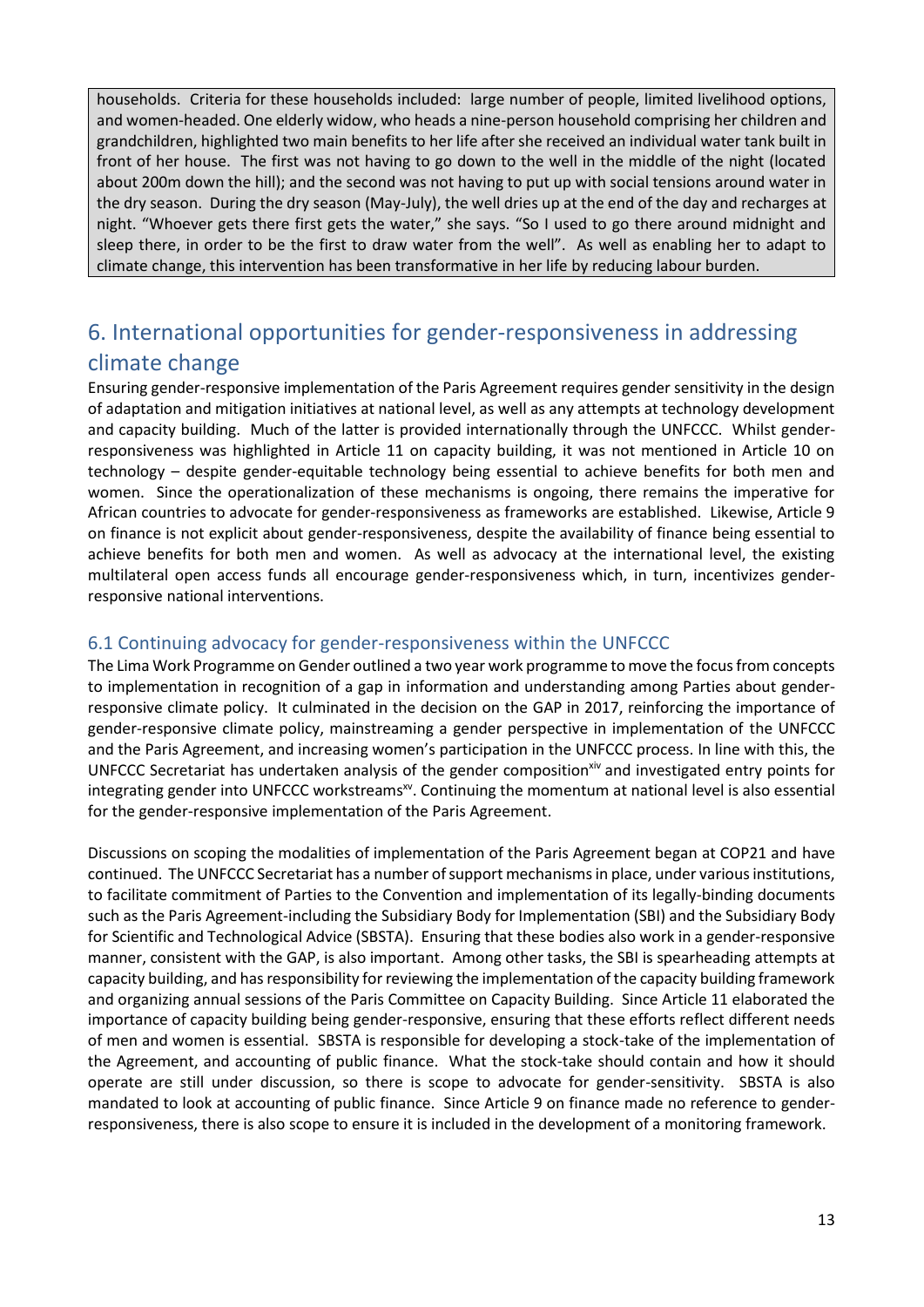### 6.2 Gender and finance, technology and capacity building

Significant international opportunities exist to access climate finance, and for technology transfer and capacity building. The technology transfer framework was created to enhance the implementation of Article 4, Paragraph 5 of the UNFCCC. Support is provided through the Convention for technology needs assessments, as well as the creation of enabling environments and mechanisms for technology transfer, and capacity building. Gender analysis can inform the technology need assessment such that it highlights gender responsive actions. This can, in turn, act a prerequisite for support for other sources, including from international climate finance.

Significant quantities of climate finance are available from bilateral and multilateral donors, as well as from the open access multilateral funds, such as the Green Climate Fund (GCF), Least Developed Countries Fund (LDCF), Special Climate Change Fund (SCCF) and Adaptation Fund. Although Article 9 on finance does not specify gender-responsiveness, the open access multilateral funds under the Convention all require evidence of gender-sensitivity in project design and implementation.

Demonstrating the gender-responsiveness of projects to implement the Paris Agreement is inherent in the application process for all open access multilateral funds. The Global Environment Facility (which administers the LDCF and SCCF), the Adaptation Fund and the GCF require that environmental and social safeguards that must be in place to ensure that intended projects do no harm. They also have gender policies and explicit requirements in the application procedures for identifying how the gender dimensions will be addressed in proposed projects. These variously require gender analysis in assessments of vulnerability, gender-sensitive budgeting, inclusion of women's perspectives in project development and implementation and sex disaggregated indicators for monitoring and evaluation.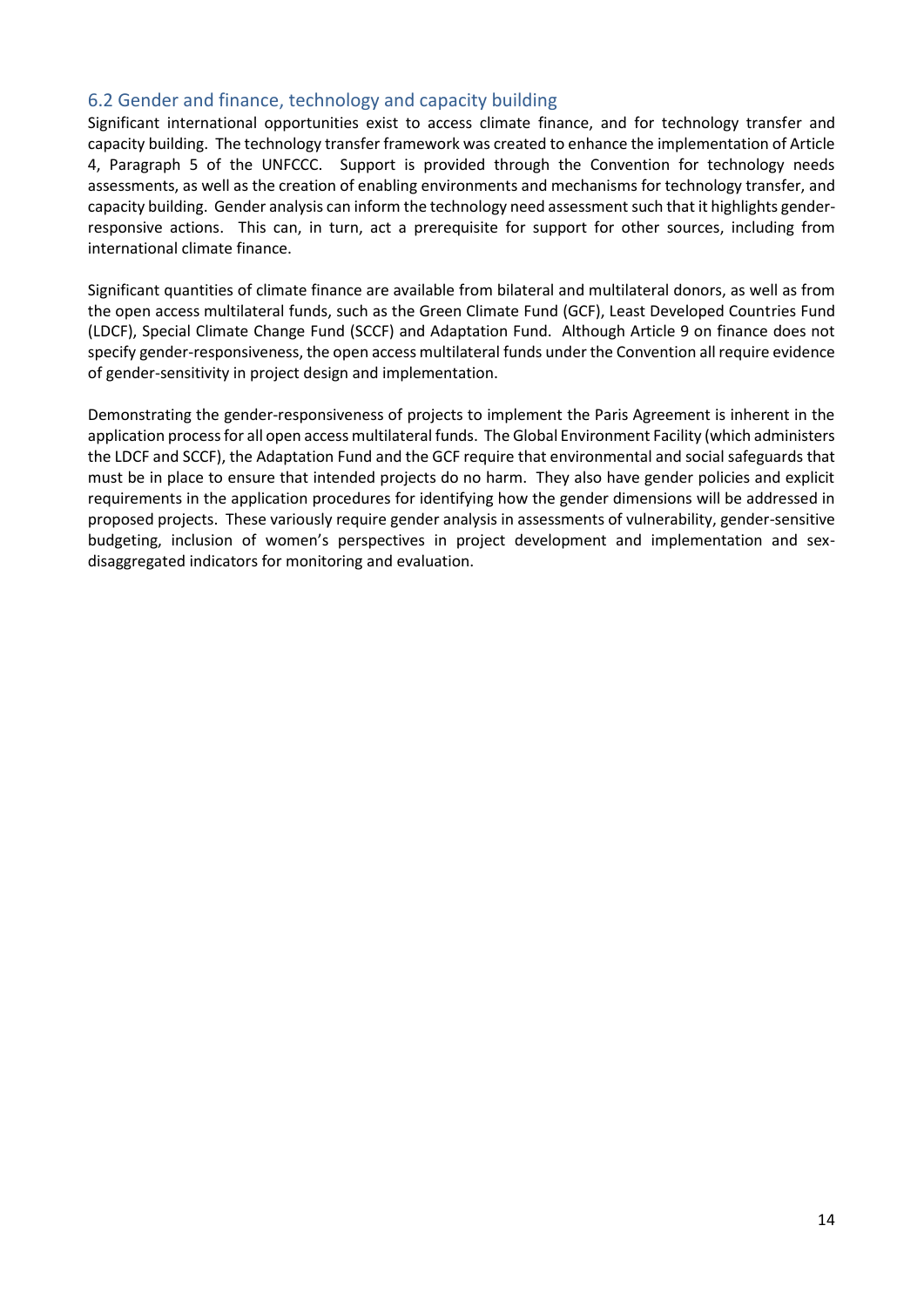# Annex A: Gender Action Plan priority areas and activities

| Priority area         | Activity       | Activity                                                                                     |
|-----------------------|----------------|----------------------------------------------------------------------------------------------|
|                       | no             |                                                                                              |
| A: capacity-building, | A1             | Through the use of such mechanisms as workshops, technical                                   |
| knowledge sharing     |                | assistance, etc., enhance the capacity of Parties and stakeholders to                        |
| and communication     |                | develop gender-responsive policies, plans and programmes on                                  |
|                       |                | adaptation, mitigation, capacity-building, technology and finance                            |
|                       | A2             | Make a submission on the systematic integration of gender--                                  |
|                       |                | sensitive and participatory education, training, public awareness,                           |
|                       |                | public participation and public access to information from national                          |
|                       |                | to local level into all mitigation and adaptation activities                                 |
|                       |                | implemented under the Convention and the Paris Agreement,                                    |
|                       |                | including into the implementation of NDCs and the formulation of                             |
|                       |                | long-term low greenhouse gas emission development strategies,                                |
|                       |                | and invite Parties to hold a dialogue under the Action for Climate                           |
|                       |                | Empowerment agenda item on how Parties and observer                                          |
|                       |                | organizations have promoted the systematic integration of gender                             |
|                       |                | considerations into the above-mentioned issues                                               |
| B: gender balance,    | <b>B1</b>      | Promote travel funds as a means to support the participation of                              |
| participation and     |                | women in national delegations at UNFCCC sessions, including those                            |
| women's leadership    |                | from grass-roots, local and indigenous peoples communities from                              |
|                       |                | developing countries, the least developed countries and small island                         |
|                       |                | developing States                                                                            |
|                       | <b>B2</b>      | Include in regular notifications to Parties at the time of nominations                       |
|                       |                | to UNFCCC bodies the latest report on the gender composition of                              |
|                       |                | the relevant body                                                                            |
|                       | B <sub>3</sub> | Organize and conduct capacity-building training on leadership,                               |
|                       |                | negotiation, facilitation and chairing in the context of the UNFCCC                          |
|                       |                | process in cooperation with United Nations system wide efforts for                           |
|                       |                | women                                                                                        |
|                       | <b>B4</b>      | Cooperate in, promote, facilitate, develop and implement formal                              |
|                       |                | and non-formal education and training programmes focused on                                  |
|                       |                | climate change at all levels, targeting women and youth in                                   |
|                       |                | particular at the national, regional and local levels, including the                         |
|                       |                | exchange or secondment of personnel to train experts                                         |
| C: coherence          | C1             | At SBI 48 hold a dialogue, open to Parties and observers, with the                           |
|                       |                | chairs of UNFCCC constituted bodies to discuss the outcomes of the                           |
|                       |                | technical paper on entry points requested in decision 21/CP.22,                              |
|                       |                | paragraph 13, and any potential recommendations                                              |
|                       | C <sub>2</sub> | Provide capacity-building to chairs and members of UNFCCC                                    |
|                       |                | constituted bodies and technical teams of the secretariat on how to                          |
|                       |                | integrate gender considerations into their respective areas of work                          |
|                       |                | and on meeting the goal of gender balance                                                    |
|                       | C <sub>3</sub> | Share information on efforts made to support the implementation                              |
|                       |                | of activities to enhance synergies with other United Nations entities                        |
|                       |                |                                                                                              |
|                       |                | and processes, paying particular attention to the 2030 Agenda for<br>Sustainable Development |
|                       | D <sub>1</sub> |                                                                                              |
| D: gender-responsive  |                | Invite the Standing Committee on Finance to host a dialogue on the                           |
| implementation and    |                | implementation of its commitment to integrate gender                                         |
|                       |                | considerations into its work, emphasizing the relevance of gender-                           |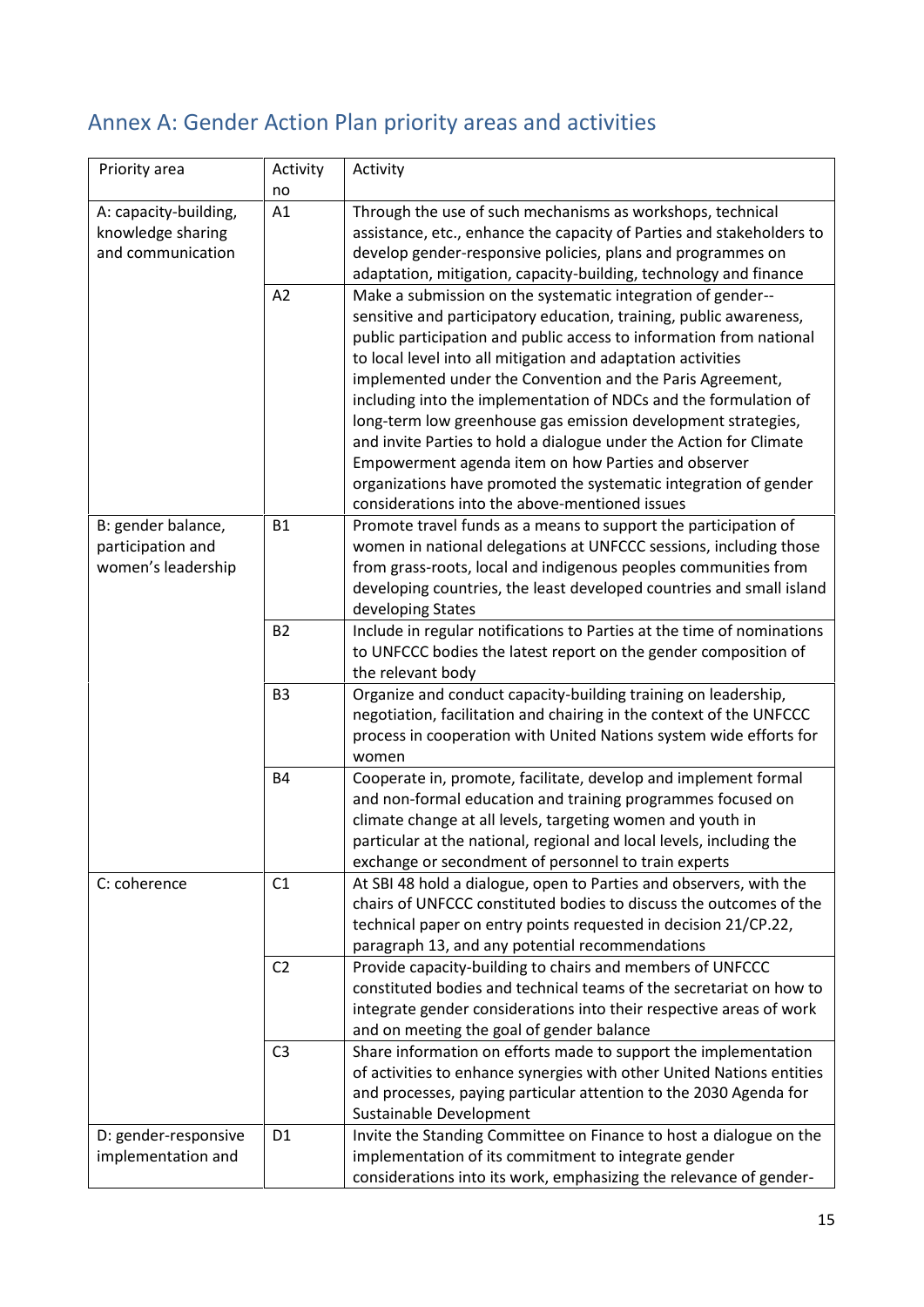| means of                       |                | responsive access to finance in the implementation of climate         |
|--------------------------------|----------------|-----------------------------------------------------------------------|
| implementation                 |                | action                                                                |
|                                | D <sub>2</sub> | In cooperation with the UNEP DTU Partnership and the Climate          |
|                                |                | Technology Centre and Network, invite interested stakeholders to      |
|                                |                | share information on the incorporation of gender into technology      |
|                                |                | needs assessments during Gender Day                                   |
|                                | D <sub>3</sub> | Strengthen the capacity of gender mechanisms, including for           |
|                                |                | parliamentarians, the International Parliamentary Union,              |
|                                |                | commissions, funding ministries, non-governmental organizations       |
|                                |                | and civil society organizations, for the integration of gender-       |
|                                |                | responsive budgeting into climate finance, access and delivery        |
|                                |                | through training, expert workshops, technical papers and tools        |
| E: monitoring and<br>reporting | E1             | Make a submission on the following, including sex-disaggregated       |
|                                |                | data and gender analysis, where applicable:                           |
|                                |                | (a) Information on the differentiated impacts of climate change on    |
|                                |                | women and men, with special attention paid to local communities       |
|                                |                | and indigenous peoples;                                               |
|                                |                | (b) Integration of gender considerations into adaptation, mitigation, |
|                                |                | capacity-building, Action for Climate Empowerment, technology         |
|                                |                | and finance policies, plans and actions;                              |
|                                |                | (c) Policies and plans for and progress made in enhancing gender      |
|                                |                | balance in national climate delegations                               |
|                                | E <sub>2</sub> | Prepare a synthesis report on the submissions received under          |
|                                |                | activity E.1                                                          |
|                                | E <sub>3</sub> | Update report on how the Climate Technology Centre and Network,       |
|                                |                | in executing its modalities and procedures, working in conjunction    |
|                                |                | with the Technology Executive Committee (to ensure coherence          |
|                                |                | and synergy within the Technology Mechanism), contributed to the      |
|                                |                | aim of accelerating the development and transfer of technology,       |
|                                |                | taking into account gender considerations                             |
|                                | E4             | Encourage knowledge exchange activities among the secretariat         |
|                                |                | staff across all thematic areas to update on work related to gender   |

<sup>&</sup>lt;sup>i</sup> UNFCCC, 2017. Decision -/CP.23. Establishment of a Gender Action Plan, 6p.

https://unfccc.int/sites/default/files/cp23\_auv\_gender.pdf

<sup>&</sup>lt;sup>ii</sup> Gender Analysis of the Paris Agreement and Implications for Africa; Report produced for the Africa Working Group on Gender and Climate Change, 17p.

iii Doss, C. and C. Kieran, 2014. Standards for collecting sex-disaggregated data for gender analysis: A guide for practitioners. CGIAR Gender and Agriculture Research Network paper, 6p. http://hdl.handle.net/10947/3072 SIDA, 2015, Gender analysis: Principles and elements (Gender Toolbox tool), 6p.

http://www.sida.se/contentassets/3a820dbd152f4fca98bacde8a8101e15/gender-tool-analysis.pdf

iv International Fund for Agricultural Development, 2014, The Gender Advantage: Women on the Front Line of Climate Change, https://www.ifad.org/newsroom/press\_release/tags/p17/y2014/2791272 and World Bank, Project appraisal document, Mali - Fostering Agricultural Productivity Project, http://projects.worldbank.org/P095091/fostering-

agricultural-productivity-project?lang=en cited in UNDP's Toolkit for Gender-responsive National Communications <sup>v</sup> Arora-Jonsson, S., 2011, Virtue and vulnerability: Discourses on women, gender and climate change. Global Environmental Change, 21, 744-751.

vi USAID/IUCN, 2016, Gender in Mitigation Actions, EGI Brief I, April 2016 Edition, http://genderandenvironment.org/resource/gender-in-mitigation-actions-egi-brief/

vii UNFCCC, 2016, Guidelines or other tools for integrating gender considerations

into climate change related activities under the Convention http://unfccc.int/resource/docs/2016/tp/02.pdf